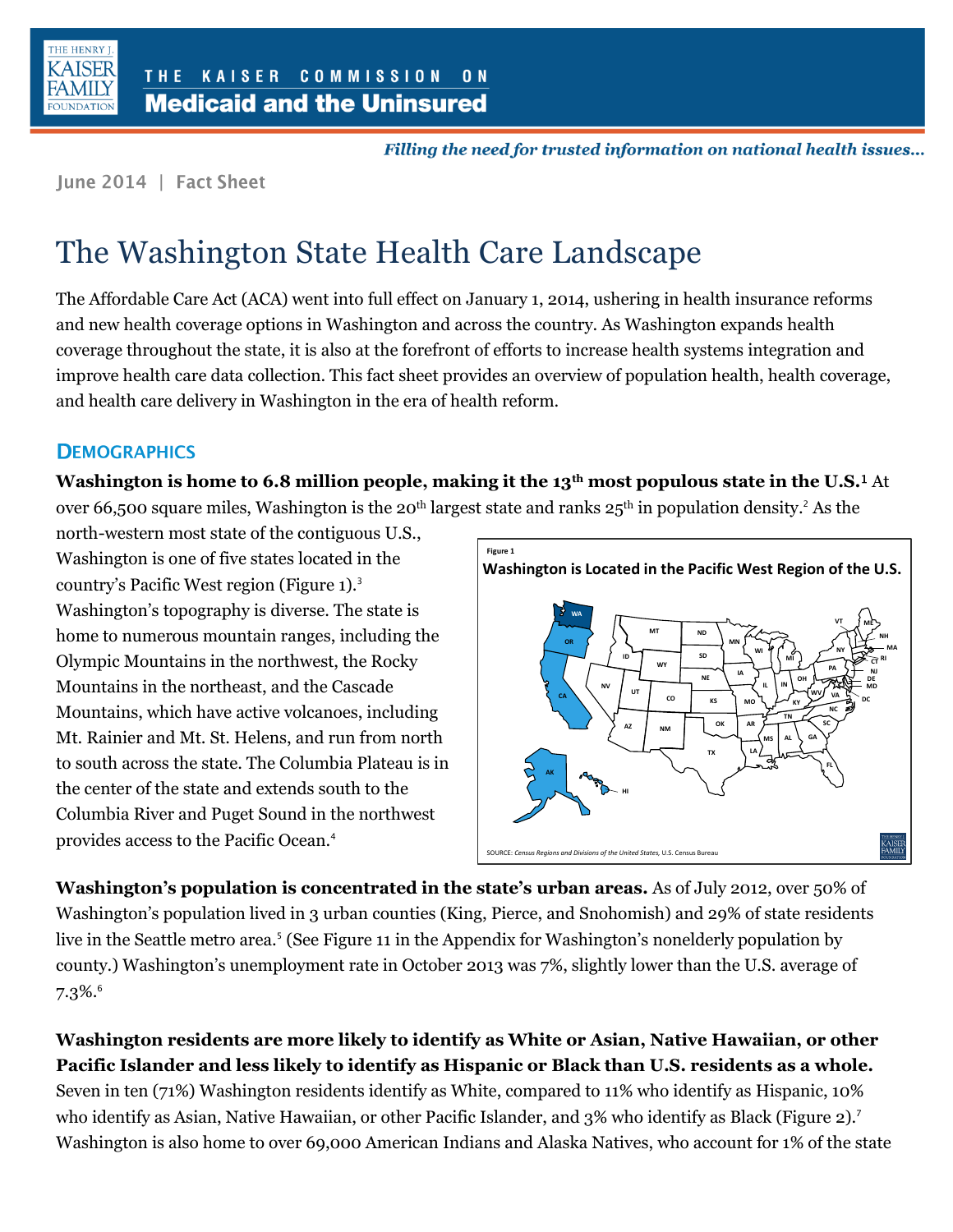population.<sup>8</sup> Ninety-two percent of Washington's residents are U.S. citizens.<sup>9</sup> The age distribution of Washington's population aligns with that of the U.S. overall, with more than 6 in 10 (62%) residents between the ages of 19-64.<sup>10</sup> One in six (16%) of individuals in Washington are living in poverty (have income below 100% of the federal poverty level (FPL) or \$11,670 for an individual, \$19,790 for a family of 3 in 2014) and more than 6 in 10 (62%) have family income levels below 400% FPL that qualify them for either Medicaid or premium subsidies in the state Health Insurance Marketplace under the ACA (Figure 3). However, poverty rates vary by race/ethnicity and age. Twelve percent of those who identified as White were living in poverty in 2012, compared to 35% of those who identified as Black and 28% of those who identified as Hispanic. In addition, among children under age 19, one-fifth (20%) were living in poverty, while only 15% of adults age 19-64 and 9% of adults age 65 and over were living in poverty.<sup>11</sup>

# **STATE ECONOMY**

**Washington's economy is growing steadily, despite state budgetary challenges.** In 2012, Washington's Gross Domestic Product (GDP) was

\$375.7 billion, making it the 14<sup>th</sup> largest economy in



## **POPULATION HEALTH**

**Overall population health in Washington is ranked above the national average.** Washington ranked 14 among the 50 states for total population health in the United Health Care Foundation's report, *America's Health Rankings 2013*. <sup>16</sup> Compared to other states across the country, Washington has a low prevalence of both obesity and diabetes among adults, and fewer deaths due to heart disease.<sup>17,18,19</sup> In addition, the share of adults who smoke in Washington is smaller than the U.S. overall.<sup>20</sup> However, the percentage of





**8%**

**20%**

**19%**

 $1400\% +$ 251-399% ■139-250% ■100-138%  $\blacksquare$  <100%

KAISER<br>FAMILY

**16% 20%**

**Washington United States**

 $Total = 6.8$  million  $Total = 310.2$  million

NOTE: Data may not total to 100% due to rounding. SOURCE: KCMU/Urban Institute analysis of the 2012 and 2013 ASEC Supplement to the CPS.

**8%**

**19%**

**19%**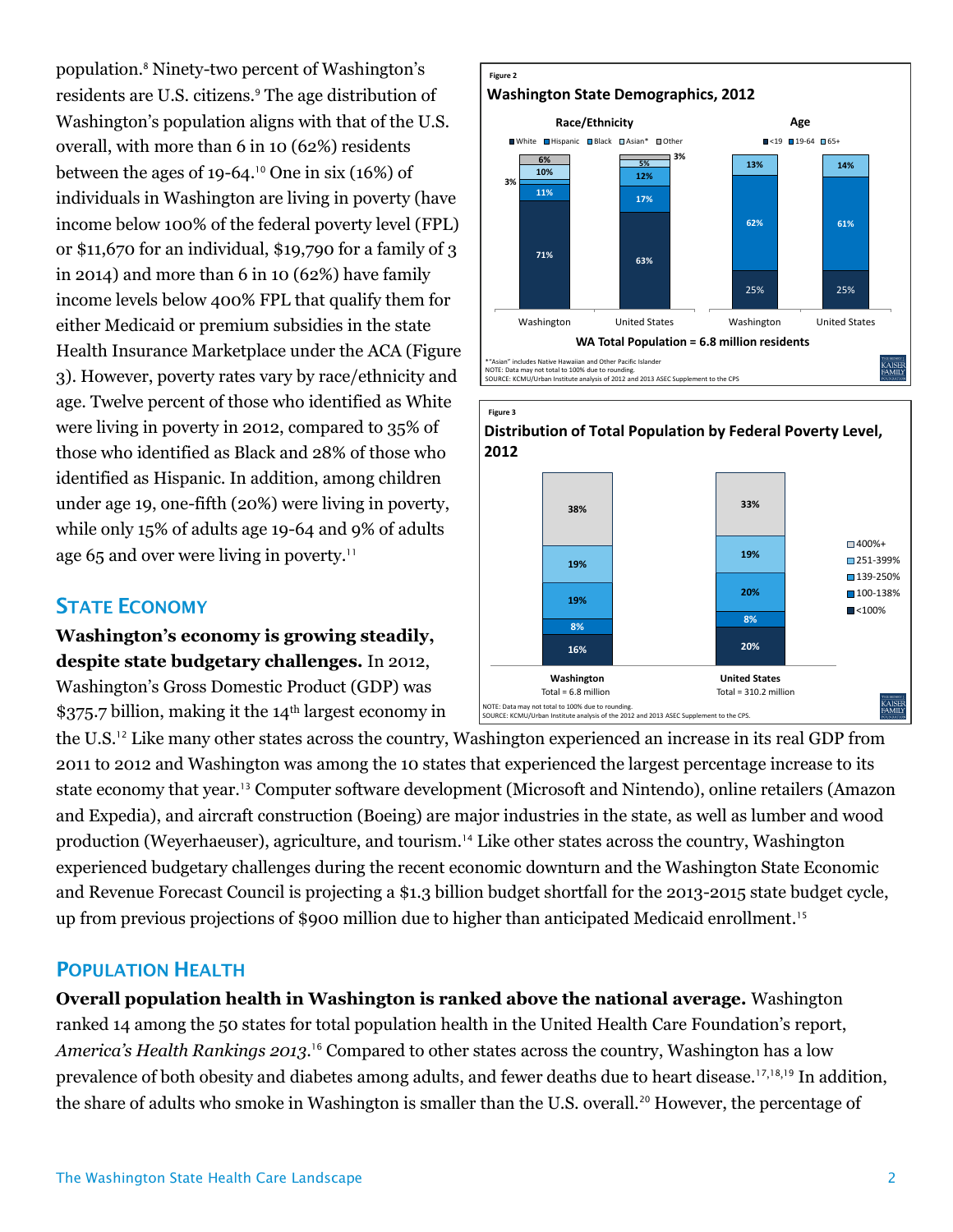adults who report poor mental health in Washington is higher than in many states across the country, as is the prevalence of asthma among adults and the incidence of invasive cancer. <sup>21</sup>,22,<sup>23</sup>

**Disparities in health and health care access exist in Washington.** Like other states across the country, measures of health status in Washington vary by race/ethnicity and patterns across these measures in Washington are similar to national averages. Eighty-seven percent of those who identify as White report being in very good or excellent health, compared to 77% of Blacks, 73% of American Indian or Alaska Natives, and 69% of Hispanics.<sup>24</sup> Also, while the rates of overweight and obesity statewide are low, those who identify as American Indian or Alaska Native (79%), Black (76%), or Hispanic (69%) are more likely to be overweight or obese than those who identify as White (61%) or Asian, Native Hawaiian, or other Pacific Islander (42%).<sup>25</sup> In addition, those who identify as Black (44%) and White (42%) are more likely to report mental health issues, compared to those who identify as Asian, Native Hawaiian, or other Pacific Islander (33%), or Hispanic (26%).<sup>26</sup> The rates of reported mental health issues in Washington are higher than national averages across these racial and ethnic groups, except for Hispanics.<sup>27</sup>

Disparities in access to care also exist in Washington. For example, while 75% of those who identify as White and 71% of those who identify as Asian, Native Hawaiian, or other Pacific Islander report having a usual source of care, the rate is only 63% for Blacks and American Indians and Alaska Natives, and 46% for Hispanics.<sup>28</sup>

**State and local efforts to reduce health disparities are underway.** In 2006, Washington's Legislature established the Governor's Interagency Council on Health Disparities under Governor Christine Gregoire. The Interagency Council develops annual action plans and convenes advisory committees to address racial/ethnic and gender-based health disparities in the state.<sup>29</sup> In 2009, the Washington State Board of Health adopted a five-year strategic plan with five goals to reduce health disparities.<sup>30</sup> In addition, the King County Department of Health operates the Seattle and King County REACH coalition, which works to reduce the prevalence of diabetes in King County among communities of color.<sup>31</sup>

# **COVERAGE**

#### **Nearly 948,000 people, or 16% of Washington's nonelderly adults and children, were**

**uninsured in 2012 (Figure 4).**<sup>32</sup> This rate is similar to the national average of 15%, which reflects the range of uninsured rates across the country from 4% in Massachusetts to 24% in Texas. As shown in Figure 12 (Appendix), the nonelderly uninsured in Washington are not equally distributed across the state's counties, with the central counties east of the Cascade Mountains and the West Coast south of the Olympic Mountains having higher uninsured rates than other areas of the state. As in other states across the U.S., the majority of the nonelderly uninsured in Washington have at least one full-time worker in their households, have income below

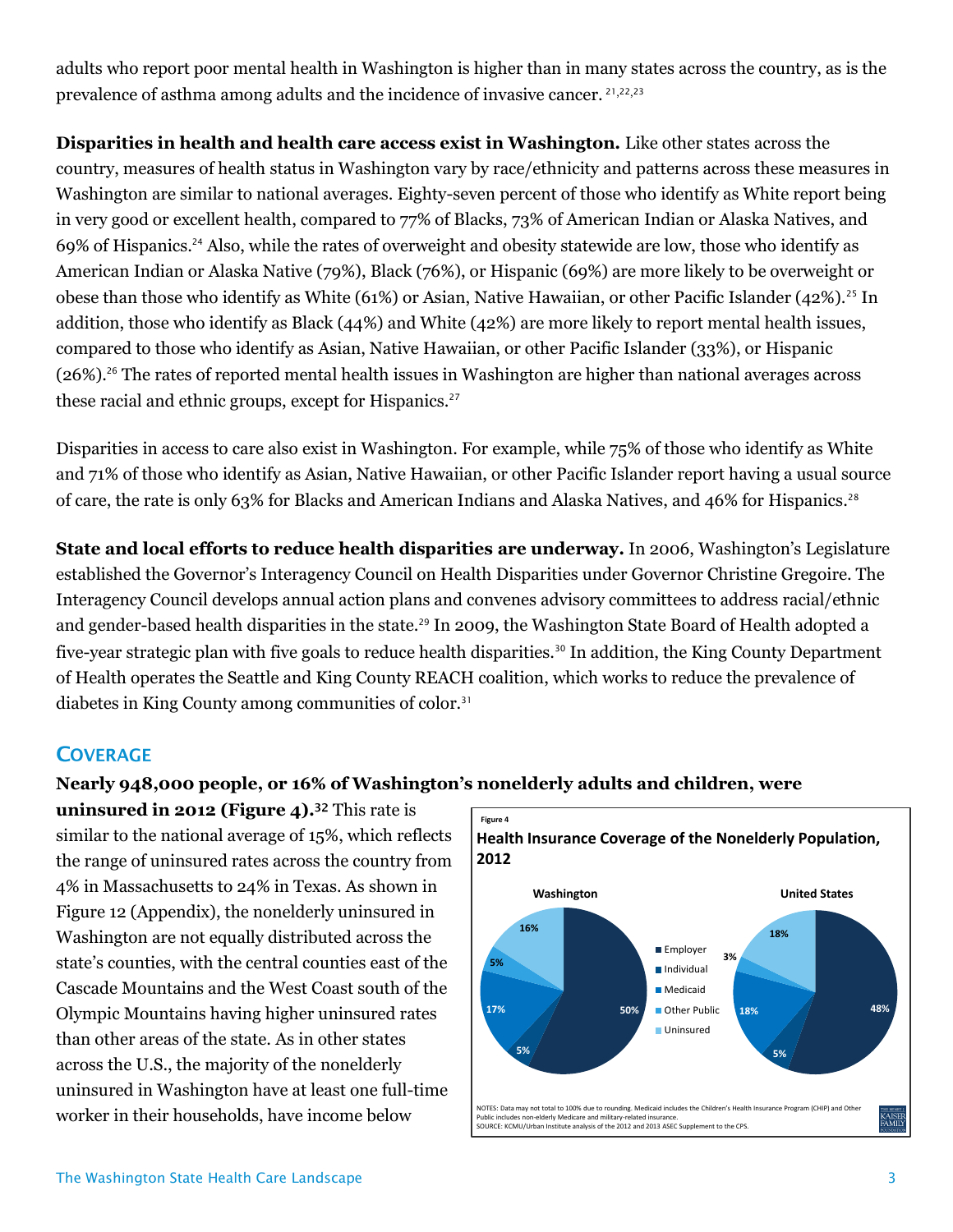400% of the FPL, and are under age  $55$  (Figure  $5$ ).<sup>33</sup> Nearly 6 in 10 (57%) of nonelderly uninsured Washingtonians identify as White, nearly onequarter (22%) identify as Hispanic, 10% identify as Asian, Native Hawaiian, or other Pacific Islander, and 5% identify as Black.<sup>34</sup>

Among the 86% of Washingtonians with health insurance, the largest share (50% of the state population) have employer-sponsored coverage, followed by Medicare (16%), Medicaid (13%), and private individual insurance  $(5\%)$  (Figure 4).<sup>35</sup>

#### **MEDICAID**

**Similar to the national picture, the large majority of Medicaid enrollees in Washington are children, but the elderly and individuals with disabilities account for most spending on Medicaid.** Based on data for Fiscal Year (FY) 2010 (the latest year available to compute spending by group), 57% of Medicaid, known in the state as Apple Health, enrollees were children, who accounted for 24% of expenditures (Figure 6).<sup>36</sup> About 1 in 5 enrollees (22%) were elderly or people with disabilities, who accounted for 61% of total program costs. Average spending per beneficiary was \$4,849, less than the national average of \$5,563 and less than most nearby states (Figure  $7$ ).<sup>37</sup>

Medicaid costs are shared by the state and the federal government, with the federal government paying 50% of the cost of Washington Medicaid; therefore, for every \$1.00 that Washington spends on Medicaid, the federal government sends an additional \$1.00 to the state in matching funds.<sup>38</sup> Washington provides coverage to children up to 317% FPL through a separate CHIP program, for which the federal government pays  $65\%$  of the cost.<sup>39</sup> The combined federal and state spending on Medicaid in Washington for FY 2011 was \$7.6 billion, a growth of one billion from FY 2010 that











was largely attributable to the transition of many enrollees from the state-funded Basic Health Plan to Medicaid, which enabled the state to draw down new federal matching funds (discussed in more detail below).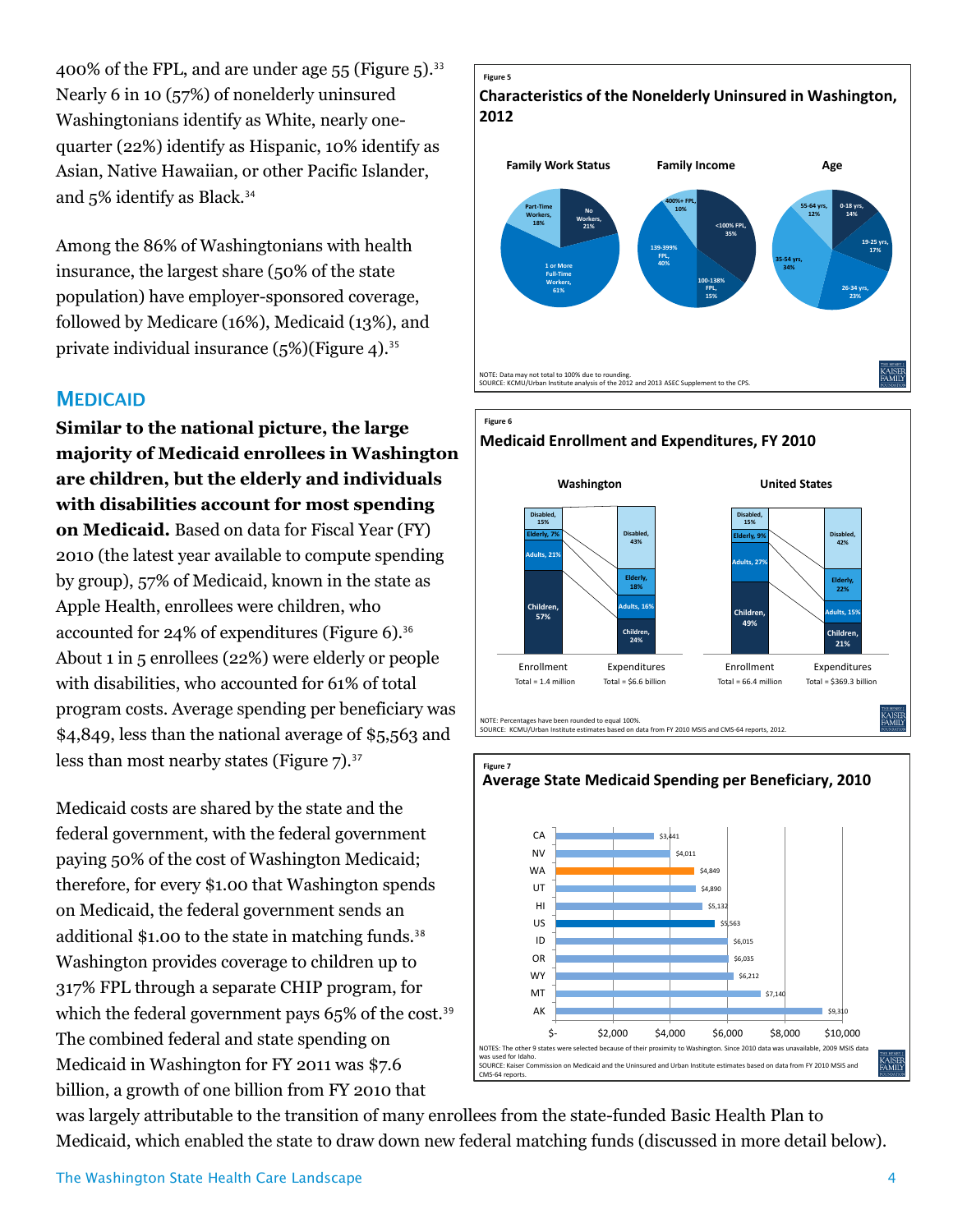Federal and state spending on Washington Medicaid then remained relatively stable at \$7.6 billion for FY 2012.<sup>40</sup> In State Fiscal Year (SFY) 2011, Medicaid accounted for 24% of total state spending, 26% of state general fund spending, and 44% of state spending of federal funds (Figure 8).<sup>41</sup> Medicaid is the second largest source of state general fund spending, behind elementary and secondary education, but the largest source of federal revenue flowing into the state.

# **Nearly all Medicaid beneficiaries in Washington are enrolled in managed care.**

Nearly 9 out of 10 (88%) Medicaid enrollees in Washington are enrolled in a managed care arrangement.<sup>42</sup> Apple Health contracts with five commercial managed care organizations, to provide comprehensive health services, and eleven regional support networks (10 county plans and 1 private plan), to provide mental health services. Enrollment into managed care arrangements is growing nationwide and, in 2011, Washington was one of 23 states where at least 80% of Medicaid enrollees were enrolled in managed care.<sup>43</sup>



**Washington has implemented a health home initiative for Medicaid beneficiaries with chronic conditions, including dual eligible beneficiaries.** In July 2013, Washington began the phasing in its health home initiative across six coverage areas for beneficiaries who have one chronic condition and are at risk for developing another.<sup>44</sup> Washington selected Health Home Lead entities to implement the health home initiative and contract with Care Coordination Organizations to provide health home services, such as care coordination and case management. Washington's health home initiative covers a broad range of chronic conditions and services are provided on a fee-for-service basis or in a managed care system, depending on the Lead Entity. Fee-for-service health homes have a three-tiered payment methodology and are reimbursed based on their levels of outreach and consumer engagement activities, the ratio of providers to beneficiaries, and the ratio of telephone to face-to-face beneficiary encounters. All of these costs are built into the overall capitation rate for managed care health homes. Washington is providing all health homes with access to its Predictive Risk Intelligence System (PRISM), which is a secure, web-based clinical support tool that uses predictive modeling to help identify clients most in need of care coordination. PRISM is intended to complement provider electronic health records and the state's health information exchange, OneHealthPort. As of October 2013, health homes were operating in all areas of the state, except King and Snohomish counties, which are two of the three most populous counties in the state and where nearly 30% of the state's high-risk Medicaid beneficiaries reside. 45

**Washington is seeking to better coordinate care and control costs for its dual eligible beneficiaries, who often have complex and costly health care needs.** In 2010, Washington had nearly 172,000 dual eligible individuals, who made up 13% of total state Medicaid enrollment and accounted for 32% of total state Medicaid costs. <sup>46</sup> In an effort to better integrate care and align financing for these beneficiaries, CMS is using new authority afforded under the ACA to launch demonstration projects in several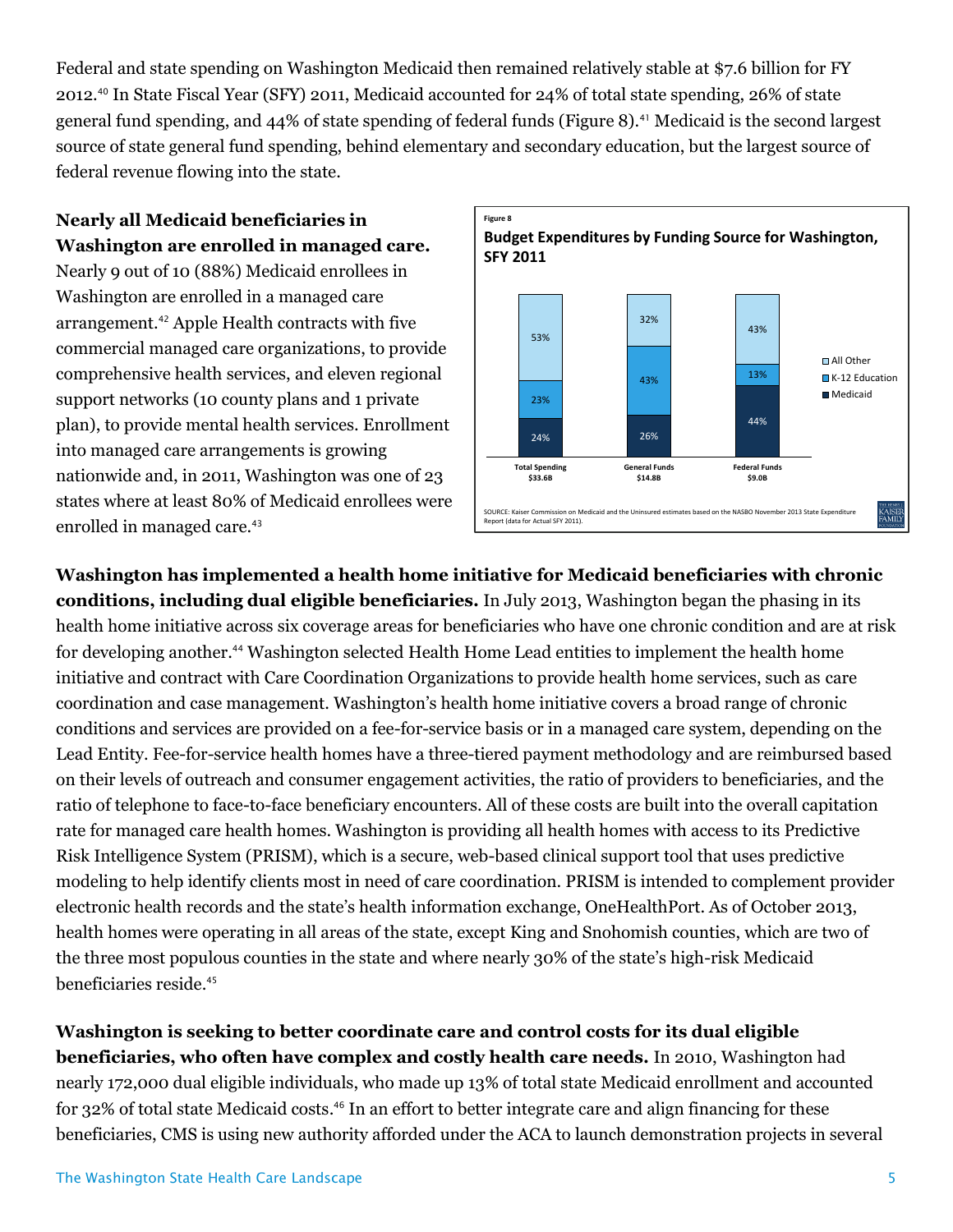states across the country that test new care coordination and delivery models. Washington is one of 11 states approved to participate in the duals demonstration projects. 47

Two duals demonstration projects were approved by CMS for Washington, one using capitated managed care model for dual eligible beneficiaries in two urban counties, King and Snohomish, and the other using a managed fee-for-service model for high-risk, high-cost adult dual eligible beneficiaries in the state's other 37 counties.<sup>48</sup> Washington's managed fee-for-service demonstration, which builds off of the state's health home model, began enrolling 21,000 beneficiaries in July 2013. Beneficiaries are automatically enrolled in a health home initiative, but choose whether to receive Medicaid health home services; their other Medicare and Medicaid services continue on a fee-for-service basis. The state will retroactively share in any savings from the managed fee-for-service demonstration with CMS if savings and quality benchmarks are met. The state's capitated managed care demonstration will begin enrolling 27,000 beneficiaries in July 2014. Participation in this demonstration is voluntary for eligible beneficiaries, although they will be auto-enrolled into one of the plans, unless they take action to affirmatively opt-out. Savings are deducted prospectively from CMS and the state's contributions to the Medicare and Medicaid baseline capitated rates, according to the state's Memorandum of Understanding with CMS.

# **HEALTH REFORM**

**The ACA could extend coverage to nearly 950,000 uninsured Washingtonians.** A main goal of the ACA is to extend health coverage to many of the 47 million nonelderly uninsured individuals across the country, including 948,000 uninsured Washingtonians. The ACA accomplishes this through insurance reforms

and by establishing new coverage pathways, including an expansion of Medicaid to cover nearly all nonelderly individuals up to 138% of the FPL  $($16,105$$  for an individual,  $$27,310$$  for a family of 3 in 2014), and by providing premium tax credits to many individuals between 100% - 400% FPL to purchase coverage on the Health Insurance Marketplaces (Figure 9). As a result of the Supreme Court decision on the ACA, the Medicaid expansion is now effectively a state option. <sup>49</sup> Washington is one of 26 states and DC implementing the ACA Medicaid expansion.<sup>50</sup> Among previously uninsured adults, nearly four in 10 (37%) will be eligible for Medicaid and nearly one in four (23%) will be eligible for premium tax credits under the ACA.<sup>51</sup>



## **Washington expanded health coverage prior to the ACA through a state-funded Basic Health**

**Plan.** In 1987, Washington began extending coverage to certain groups of low-income adults and children through a state-funded managed care program pilot called the Basic Health Plan (BHP).<sup>52</sup> Over the following decades, the BHP was extended statewide and became a health coverage plan for tens of thousands of lowincome, working adults with incomes below 200% FPL, who were ineligible for Medicaid.Washington's BHP became the model for the Basic Health Program under ACA.<sup>53</sup> Enrollment into Washington's BHP continued to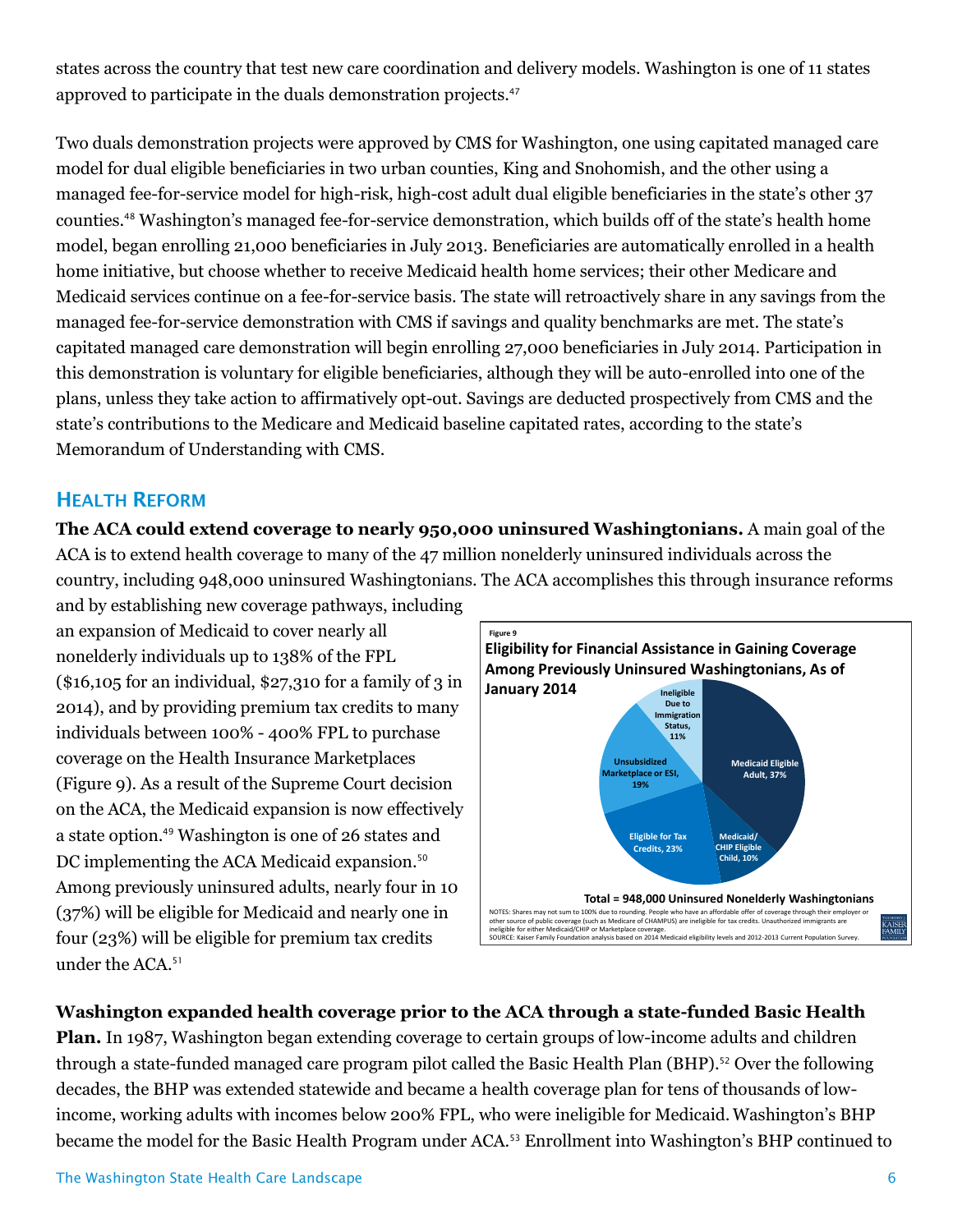grow through the mid-90's and reached its enrollment cap of 130,000 in 2003. Coverage levels remained at roughly 100,000 through 2008.<sup>54</sup> However, amid state budget pressures during the recent economic downturn, Washington cut BHP funding by 43% in its 2009 – 2011 State Budget and there were plans to eliminate the program all-together.<sup>55</sup> As a result of the funding cuts, Washington dramatically cut the number of BHP beneficiaries and closed the program to new enrollees. Meanwhile, the waiting list for the BHP continued to grow and had surpassed 150,000 in 2011. <sup>56</sup> Despite continued program pressures, the BHP remained in effect until Washington received approval of their Section 1115 Medicaid waiver and was able to transition many enrollees to Medicaid.<sup>57</sup>

## **MEDICAID EXPANSION**

**Washington received a Medicaid waiver to both get a head start preparing for the ACA Medicaid expansion and maintain coverage for many low-income residents.** Washington was one of seven states (including DC) using new authority under the ACA or a Medicaid waiver to expand Medicaid coverage early to many low-income adults eligible for coverage under the ACA, beginning in January 2014.<sup>58</sup> CMS approved Washington's Section 1115 "Transitional Bridge" Medicaid Demonstration waiver, which was in effect from January 1, 2011 to December 31, 2013, to maintain coverage for nonelderly adults up to 133% FPL who were enrolled in the state-funded BHP or the state Alcohol and Drug Addiction Treatment Support Act programs, providing them access to primary, acute, and mental health care until the ACA went into full effect.<sup>59</sup> Enrollment under the waiver was capped, with annual enrollment targets of 43,300, and individuals were subject to cost-sharing that exceeded normal Medicaid limits. By January 1, 2014, enrollees under the Transitional Bridge program were transitioned to Medicaid coverage under the ACA, which is not capped and has lower beneficiary cost-sharing. In addition, the state receives an enhanced federal match rate for both enrollees transferred from the Transitional Bridge program and newly eligible beneficiaries under the Medicaid expansion.

## **Washington has had high Medicaid enrollment and has surpassed its 2018 Medicaid**

**enrollment goals.** As of March 31, 2014, 423,221 new individuals (not previously on Medicaid) had signed up for Medicaid in Washington, including over 285,000 newly eligible adults since October 1, 2013, which surpasses the state's 2018 Medicaid enrollment goal of one-quarter of a million enrollees. <sup>60</sup>,<sup>61</sup> In addition,

Washington processed nearly 417,000 Medicaid renewals and redeterminations during the same time period.<sup>62</sup> As of January 1, 2014, the Medicaid eligibility levels in Washington are 317% FPL for children, 198% FPL for pregnant women, and 138% FPL for parents and other adults (Figure 10). $63$  To prepare for the anticipated surge in enrollment and to make the enrollment process easier for consumers, Washington integrated its online Medicaid and Marketplace systems and all individuals submit online applications for coverage and Medicaid renewals through the Marketplace web portal. Vusinington processed nearly 417,000 medicald<br>
period.<sup>62</sup> As of January 1, 2014, the Medicaid<br>
eligibility levels in Washington are 317% FPL for<br>
children, 198% FPL for pregnant women, and 138%<br>
FPL for parents and other

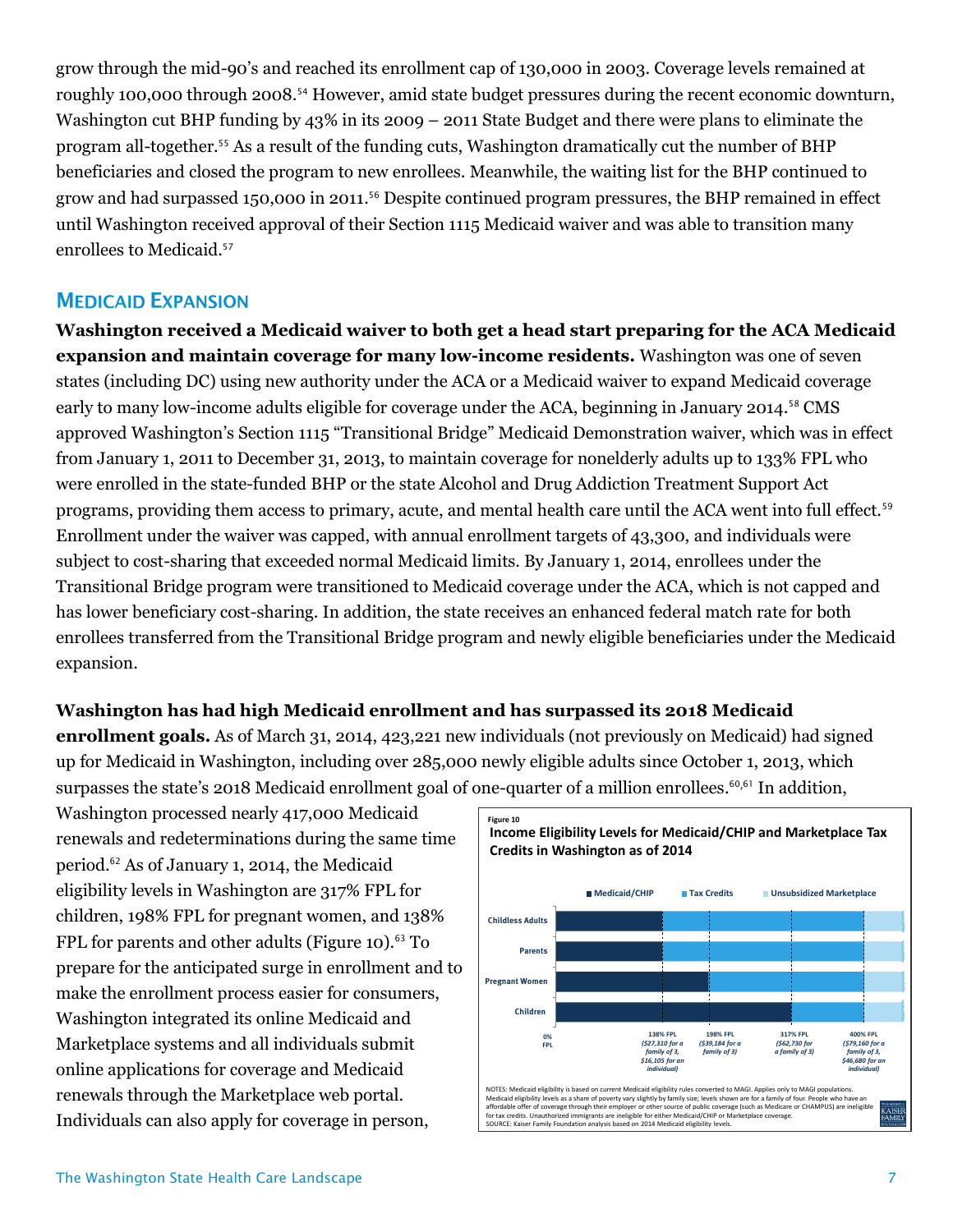over the phone, and by mail. Medicaid does not have an open enrollment period, so eligible individuals may continue to sign up throughout the year.

## **HEALTH INSURANCE MARKETPLACE**

**Washington is one of 17 states operating a state-based Health Insurance Marketplace.** <sup>64</sup> On May 11, 2011, Governor Gregoire signed Senate Bill 5445 into law establishing the Washington Health Benefit Exchange.<sup>65</sup> Washington is operating a state-based Marketplace, called Washingto[n Healthplanfinder,](https://www.wahealthplanfinder.org/) which is governed by an 11-member board and operates as a self-sustaining public-private partnership that is separate and independent from the state.<sup>66</sup> Washington was awarded \$266 million in federal grant funds to assist with the establishment of their state-based Marketplace, including a nearly \$1 million Exchange Planning Grant and \$265 million in Exchange Establishment Grants.<sup>67</sup>

In February 2013, Washington's Marketplace released guidance for Qualified Health Plans participating in Healthplanfinder.<sup>68</sup> To assist consumers in comparing across plans, the Board also approved nine consumer rating factors that evaluated plans based on enrollee satisfaction, provider reimbursement, and promotion of primary care.<sup>69</sup> Eight insurance carriers are offering 46 Qualified Health Plans in Washington's Marketplace.<sup>70</sup> At \$283 per month, Seattle has the 18th highest monthly premium for a Benchmark Health plan among major cities across the country, before subsidies.<sup>71</sup>

**Washington's Marketplace established partnerships with groups and organizations throughout the state to help with consumer outreach and assistance.** The Marketplace awarded \$6 million in grant funding to ten entities to serve as Lead Organizations for the state's In-person Assistance program and \$420,000 in grant funding to five organizations as part of its Tribal Assister Program.<sup>72,73,74</sup> The Lead Organizations are responsible for building, training, and managing a network of partners in their region to conduct in-person education and enrollment assistance. As of October 2013, they had trained 1,100 In-person Assisters and partnered with nearly 100 community organizations, including eight Outreach Partners, across the state.<sup>75</sup> Washington Healthplanfinder also trained more than 1,000 registered brokers to assist with Marketplace outreach and enrollment.<sup>76</sup>

## **Washington's Marketplace also invested heavily in advertising and consumer outreach**

**activities.** The Marketplace's consumer education campaign targeted consumers through a variety of avenues, including grassroots activities, social media, and business outreach. Healthplanfinder advertisements appeared on television, radio, print, billboards, buses, and in other public areas. In August 2013, Marketplace began an online advertising campaign to build Healthplanfinder brand awareness and, in September, launched a campaign to explain how consumers could use the online portal to compare plans and enroll into coverage.<sup>77</sup> The Marketplace produced an eight-part "[Countdown to Coverage](http://www.wahbexchange.org/news-resources/webinar-series/)" webinar series to educate consumers on the ACA, how Healthplanfinder works, and the coverage options available in 2014.<sup>78</sup> The Marketplace also partnered with a national nonprofit, The Young Invincibles, to develop a free smartphone application that provides information about the ACA and targets young adults.<sup>79</sup>

Starting October 1, 2013, Washington's Marketplace held a series of outreach and enrollment events throughout the open enrollment period, including a mobile enrollment tour featuring a customized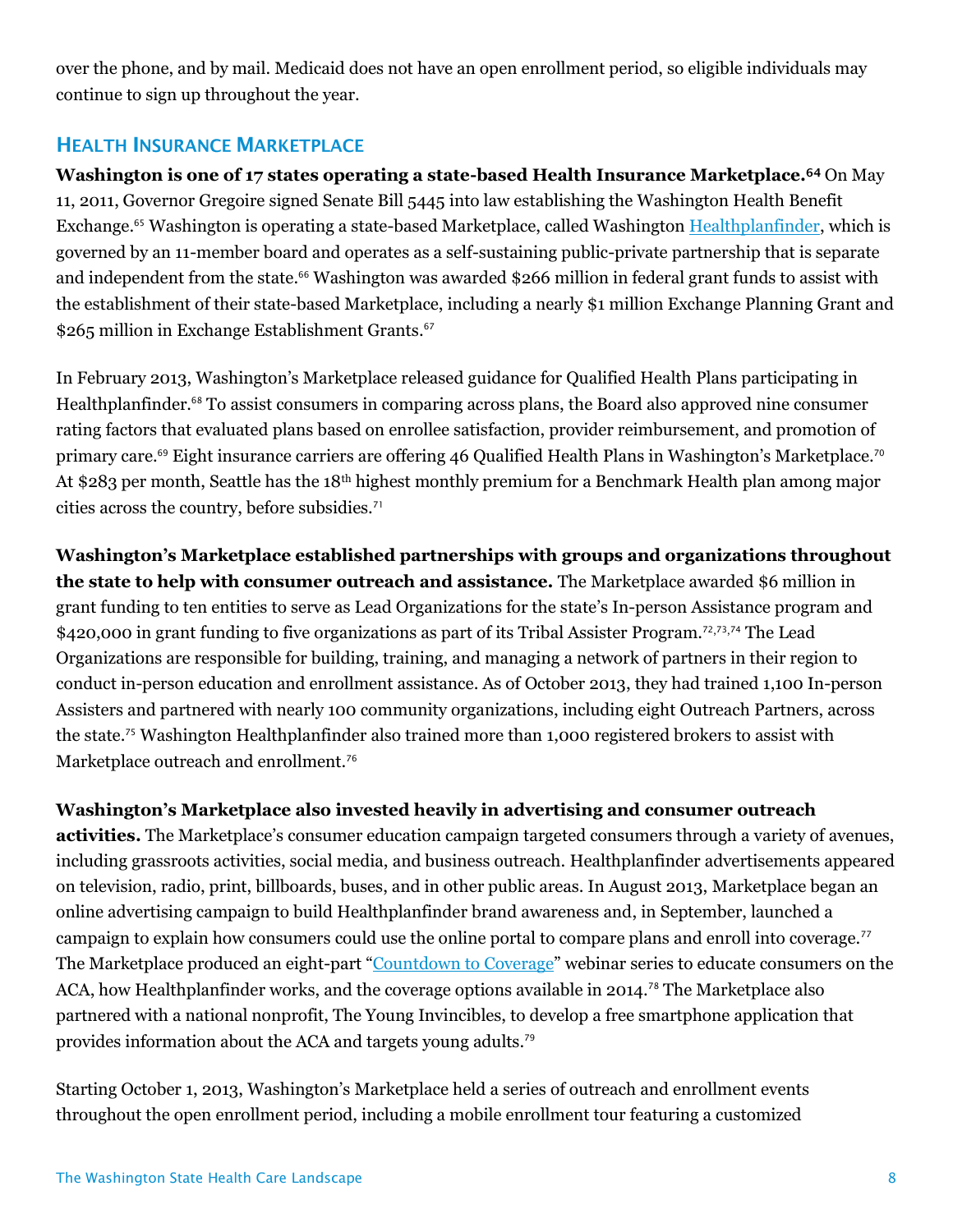Washington Healthplanfinder bus.<sup>80</sup> The bus made stops at nine mobile enrollment event locations throughout the state, and IPAs used laptops to enroll consumers on-site.

**To assist individuals who speak languages other than English, Washington's Marketplace materials and consumer assistance services are available in multiple languages.** The Washington Healthplanfinder website is fully translated into Spanish and informational materials are available to consumers in 7 different languages (Cambodian, Chinese, Korean, Laotian, Russian, Somali, Spanish, and Vietnamese) other than English. In addition, beginning October 1, 2013, Washington Healthplanfinder customer call center representatives had access to a language line with translation capabilities for 175 different languages and bilingual English-Spanish speakers on staff, to assist with eligibility determinations and marketplace plan enrollment.<sup>81</sup>

#### **Washington had successful Marketplace plan enrollment during the first open-enrollment**

**period.** During the first open-enrollment period, 163,207 individuals enrolled in and paid for Marketplace coverage through the Washington Healthplanfinder.<sup>82</sup> With over 32% of their potential Marketplace population enrolled, Washington has the 10<sup>th</sup> highest percent of eligible individuals enrolled among the states.<sup>83</sup>

## **DELIVERY SYSTEM REFORM**

**Washington is working to better coordinate and integrate care through delivery system reform initiatives.** In February 2013, Washington was awarded a 6-month \$1 million State Innovation Model Pre-Testing Award Grant by CMS to develop a comprehensive State Health Care Innovation Plan (SHCIP).<sup>84</sup> Washington's SHCIP builds off of existing quality, community health, and health prevention collaboratives to create an aligned, person-centered, primary care-focused health system that both increases care quality and reduces costs.<sup>85</sup> To achieve this, Washington's SHCIP creates a virtual Accountable Care Organization (ACO) that coordinates care both among primary care providers and specialists and among health care facilities. In addition, the state's SHCIP works to align financing and payment systems in order to support integrated medical and behavioral health and supports the use of evidence-based strategies to improve care quality.

Washington will also select up to 10 communities throughout the state to receive Community of Health Planning Grants, authorized through House Bill 2572, as part of the state efforts to advance value-based purchasing, promote community health, and increase integration of needed social supports for individuals with chronic illness.<sup>86</sup>

#### **SAFETY NET**

**Washington's safety net delivery system will continue to play an important role in providing health care to the state's vulnerable population.** Washington's community health centers and hospitals provide access to needed primary, preventive, and acute care series for low-income and underserved residents. Washington is home to 25 federally qualified health centers (FQHCs) that operate 243 sites throughout the state.<sup>87</sup> In 2012, the state's FQHCs saw 819,000 patients, 35% of whom were uninsured and 44% of whom had Medicaid.<sup>88</sup> Nearly 7 in 10 (68%) health center patients in 2011 had incomes below 100% FPL.<sup>89,90</sup> The Department of Health and Human Services awarded Washington's FQHCs \$5.2 million for FYs 2013 and 2014 to assist with outreach and enrollment under the ACA.<sup>91</sup>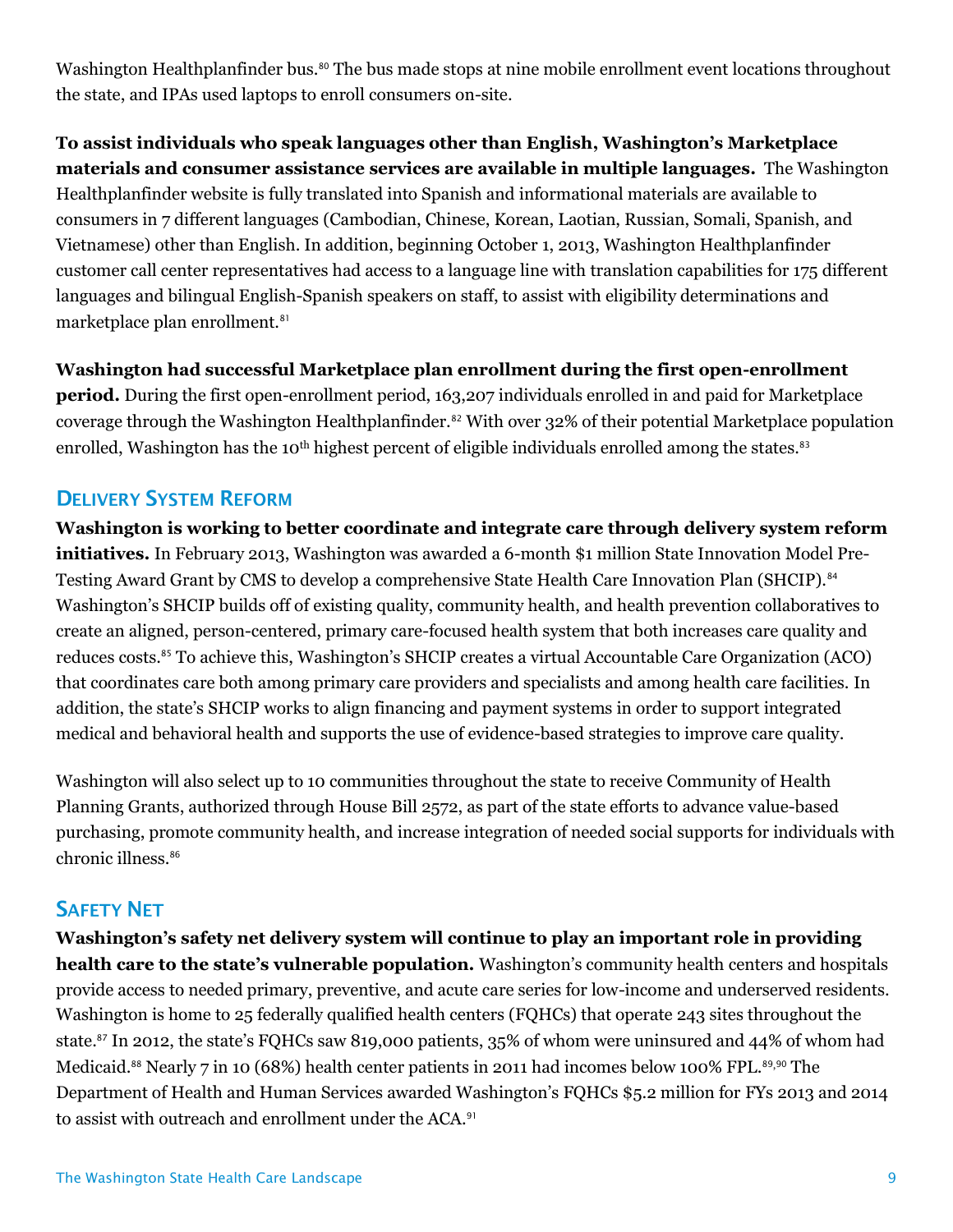Harborview Medical Center is the state's main safety net hospital serving Seattle and the surrounding areas and is the only designated Level 1 adult and pediatric trauma and burn center in the state.<sup>92</sup> In FY 2012, Harborview provided \$210 million in uncompensated care. To provide additional help to hospitals that serve a high number of uninsured and underinsured patients, the federal government sends states Disproportionate Share Hospital (DSH) payments. In FY 2013, Washington received over \$194 million in federal DSH payments and in FY 2014, it is anticipated to receive \$197 million in DSH payments.<sup>93</sup> DSH payments are slated to be scaled back under the ACA, which has prompted some hospital and health centers to establish new partnerships and to collaborate to operate clinics with extended hours, to which individuals who show up to Emergency Departments with non-emergent medical conditions can be diverted.<sup>94</sup>

#### **Despite Washington's existing safety net, there are Health Professional Shortage Areas**

**(HPSAs) and unmet need for care.** As of July 2013, Washington had 147 primary care HPSAs and only 47% of the primary health care need in the state was being met.<sup>95</sup> The state had 112 mental health and 107 dental HPSAs, and only 40% of the need for mental health care services and 28% of the need for dental services was being met.<sup>96</sup> Washington is one of 17 states that allows nurse practitioners to practice with full autonomy.<sup>97</sup>

#### **LOOKING AHEAD**

There is much to watch in Washington moving forward. Individuals who have newly gained coverage under the Medicaid expansion or the state Marketplace are beginning to interact with their new health plans and providers. Washington is working to transform its health care delivery and payment system through its health home initiative, SHCIP, and local planning grants and collaboratives. In addition, Washington's focus on advanced data reporting and analytics will likely allow stakeholders and policy leaders to receive timely data and begin to analyze the impact of the ACA and other health policy changes on the health, health care access, and health care utilization of Washingtonians now and in the future.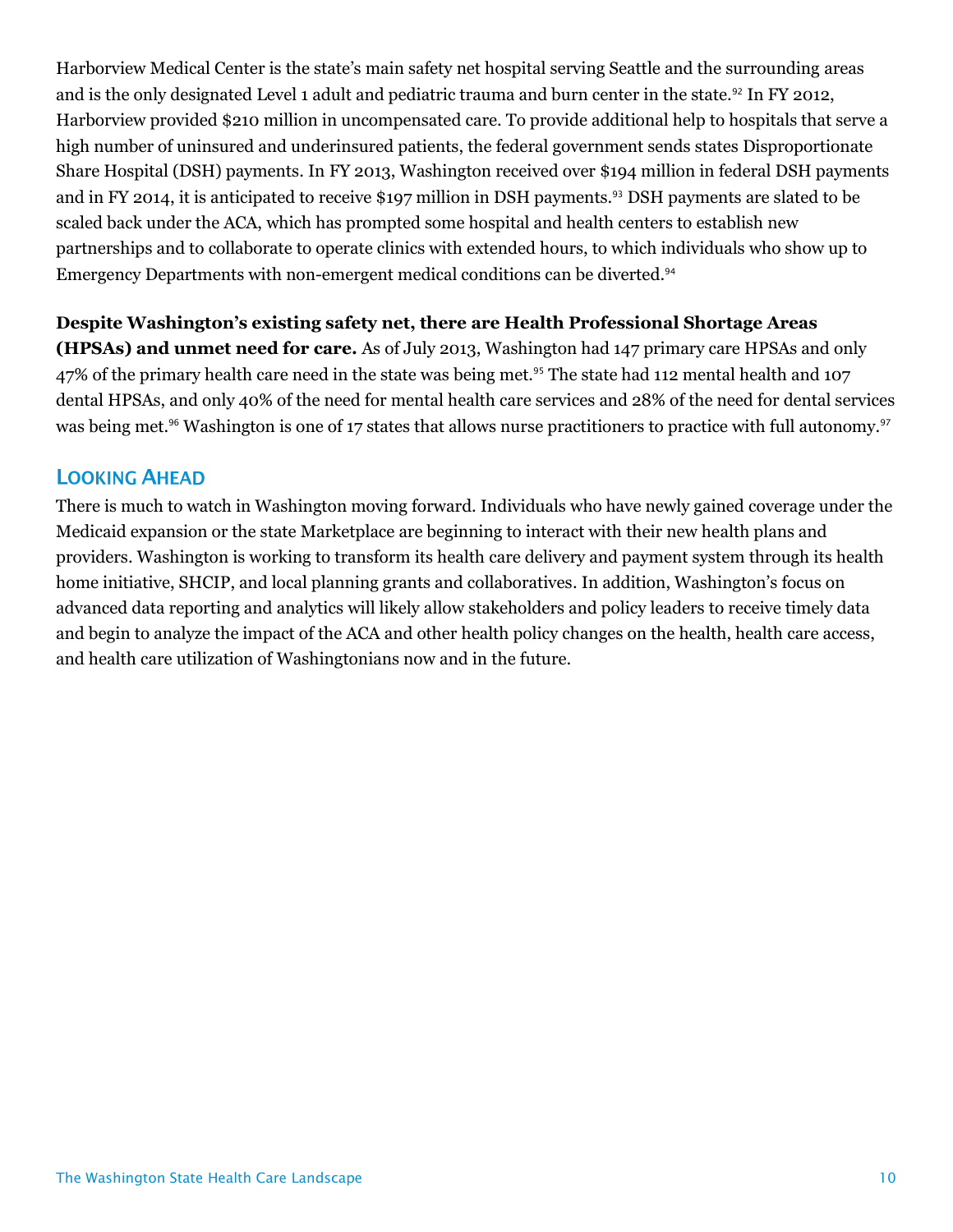# **APPENDIX**



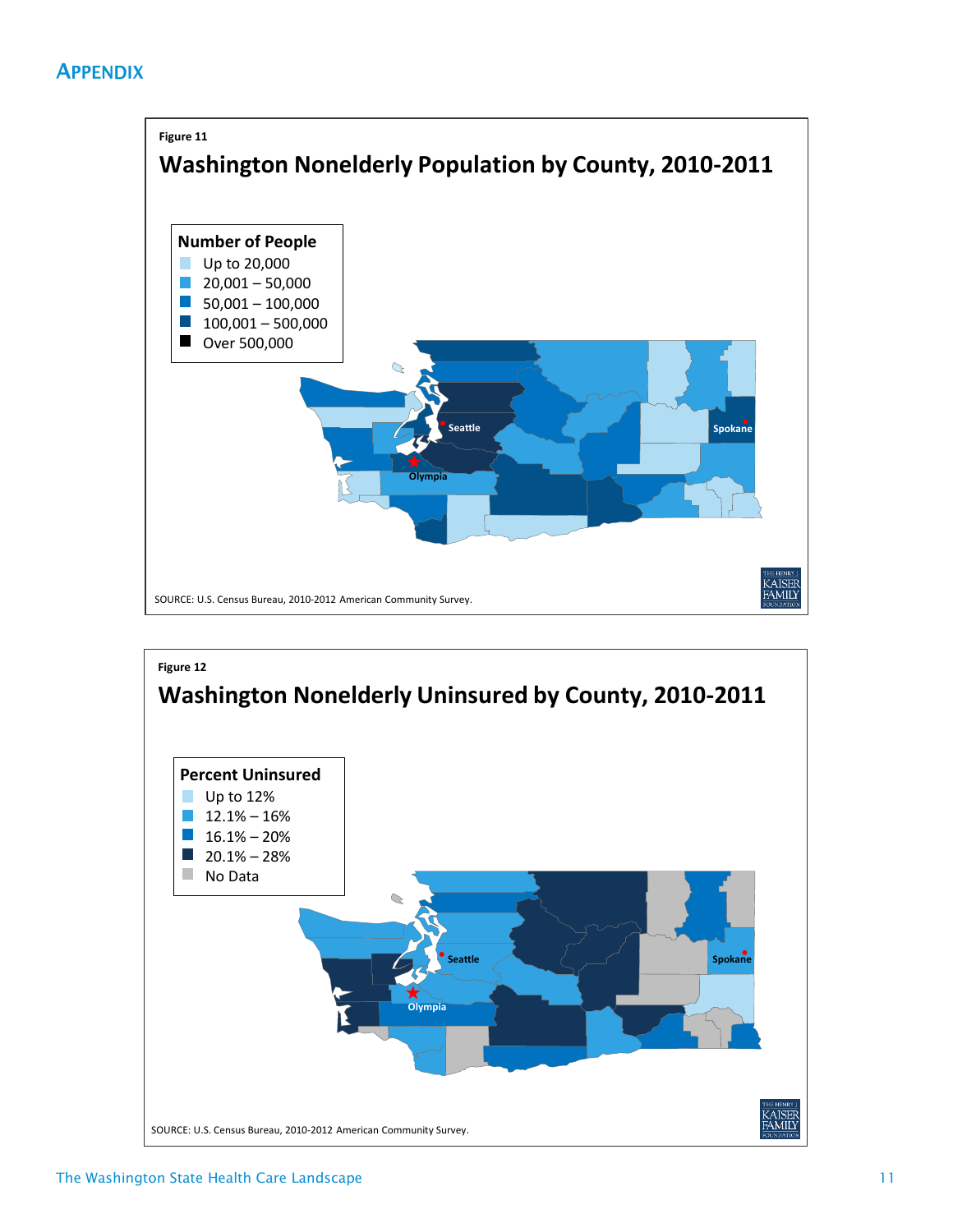## **ENDNOTES**

 $\overline{a}$ 

 $^1$  Urban Institute and Kaiser Commission on Medicaid and the Uninsured estimates based on the Census Bureau's March 2012 and 2013 Current Population Survey (CPS: Annual Social and Economic Supplements).

<sup>2</sup> World Atlas, *United States,* [http://www.worldatlas.com/aatlas/infopage/usabysiz.htm.](http://www.worldatlas.com/aatlas/infopage/usabysiz.htm)

<sup>3</sup> U.S. Department of Commerce, Economics, and Statistics Administration, *Census Regions and Divisions of the United States* (U.S. Census Bureau)[, http://www.census.gov/geo/maps-data/maps/pdfs/reference/us\\_regdiv.pdf.](http://www.census.gov/geo/maps-data/maps/pdfs/reference/us_regdiv.pdf)

<sup>4</sup> World Atlas, *Washington: Geography*[, http://www.worldatlas.com/webimage/countrys/namerica/usstates/waland.htm.](http://www.worldatlas.com/webimage/countrys/namerica/usstates/waland.htm)

<sup>5</sup> U.S. Census Bureau, *Annual Estimates of the Resident Population: April 1, 2010 to July 1, 2013* (March 2014).

<sup>6</sup> Washington and state figures from Table 3, Regional and State Employment and Unemployment: October 2013, and Unemployment rates by State, seasonally adjusted: October 2012 and 2013, Bureau of Labor Statistics, available at [http://www.bls.gov/news.release/laus.t03.htm.](http://www.bls.gov/news.release/laus.t03.htm) U.S. figure from Bureau of Labor Statistics, available at [http://data.bls.gov/cgi](http://data.bls.gov/cgi-bin/surveymost?bls)[bin/surveymost?bls](http://data.bls.gov/cgi-bin/surveymost?bls)

<sup>7</sup> UI/KCMU estimates based on March 2012 and 2013 ASEC Supplement to the CPS.

<sup>8</sup> UI/KCMU estimates based on March 2012 and 2013 ASEC Supplement to the CPS.

<sup>9</sup> UI/KCMU estimates based on March 2012 and 2013 ASEC Supplement to the CPS.

<sup>10</sup> UI/KCMU estimates based on March 2012 and 2013 ASEC Supplement to the CPS.

<sup>11</sup> UI/KCMU estimates based on March 2012 and 2013 ASEC Supplement to the CPS.

<sup>12</sup> Bureau of Economic Analysis, *Gross Domestic Product by State 2012* (June 6, 2013).

<sup>13</sup> Bureau of Economic Analysis, *Widespread Economic Growth in 2012* (June 6, 2013), [http://www.bea.gov/newsreleases/regional/gdp\\_state/gsp\\_newsrelease.htm.](http://www.bea.gov/newsreleases/regional/gdp_state/gsp_newsrelease.htm)

<sup>14</sup> Washington State Economic and Revenue Forecast Council, *April Economic & Revenue Update* (April 10, 2014), [http://www.erfc.wa.gov/publications/documents/apr14.pdf.](http://www.erfc.wa.gov/publications/documents/apr14.pdf)

<sup>15</sup> Washington State Economic and Revenue Forecast Council, *Budget Outlook* (May 2014), [http://www.erfc.wa.gov/forecast/budgetOutlook.shtml.](http://www.erfc.wa.gov/forecast/budgetOutlook.shtml)

<sup>16</sup> United Health Care Foundation, *America's Health Rankings: State Ranking Overview: 2013* (2013), [http://www.americashealthrankings.org/rankings.](http://www.americashealthrankings.org/rankings)

<sup>17</sup> Obesity: 62.3% of adults in Washington were overweight or obese, compared to a national average of 62.4%. Washington has the 16<sup>th</sup> lowest rates of overweight and obesity among adults across the U.S. (KCMU analysis of the Center for Disease Control and Prevention (CDC)'s Behavioral Risk Factor Surveillance System (BRFSS) 2012 Survey Results).

<sup>18</sup> Diabetes: 8.8% of Washington adults have been diagnosed with diabetes, compared to a national average of 10.2%. Washington had the 15th lowest rate of adults with Diabetes (KCMU analysis of the CDC's BRFSS 2012 Survey Results).

<sup>19</sup> Heart Disease: Washington had 151.5 deaths due to heart disease per 100,000, compared to the national average of 179.1 deaths per 100,000. Washington has the 12th lowest rates across the U.S. (The Centers for Disease Control and Prevention (CDC), National Center for Health Statistics, Division of Vital Statistics, National Vital Statistics Report Volume 61, Number 4, Table 19, May 8, 2013).

<sup>20</sup> Smoking: 17.2% of adults in Washington smoke, compared to a national average of 18.8%. Washington has the 12<sup>th</sup> lowest adult smoking prevalence across the U.S. (KCMU analysis of the CDC's BRFSS 2012 Survey Results).

<sup>21</sup> Mental Health: 38.6% of adults report poor mental health in Washington, compared to a national average of 35.6%. Washington has the fifth highest percent of adults reporting poor mental health across the country (KCMU analysis of the CDC's BRFSS 2012 Survey Results).

<sup>22</sup> Asthma: 9.6% of Washington adults self-report having asthma, compared to 8.6% of adults nationally. Washington has the 16<sup>th</sup> highest asthma rate across the country (2010 Behavioral Risk Factor Surveillance System (BRFSS), Table C1, analysis by Air Pollution and Respiratory Health Branch, National Center for Environmental Health Centers for Disease Control and Prevention, available at [http://www.cdc.gov/asthma/brfss/2010/brfssdata.htm\)](http://www.cdc.gov/asthma/brfss/2010/brfssdata.htm).

 $^{23}$  Cancer: 483.5 per 100,000 Washingtonians have invasive cancers, compared to a national average of 459 per 100,000. Washington has the 12<sup>th</sup> highest invasive cancer rate across the U.S. (U.S. Cancer Statistics Working Group. United States Cancer Statistics: 1999-2009 Incidence and Mortality Web-based Report. Atlanta (GA): Department of Health and Human Services, Centers for Disease Control and Prevention, and National Cancer Institute; 2013).

<sup>24</sup> KCMU analysis of the CDC's BRFSS 2012 Survey Results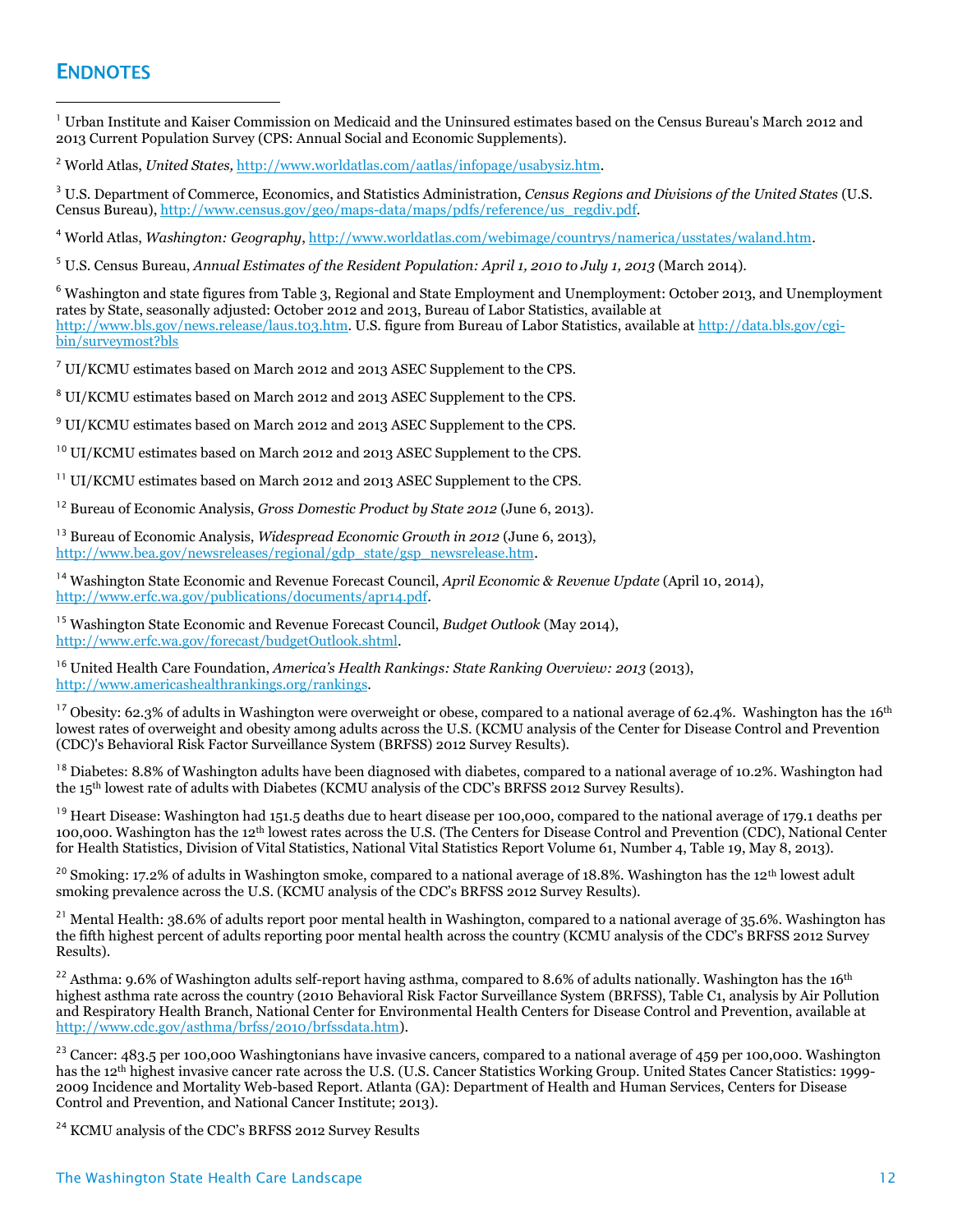<sup>25</sup> The rates of overweight and obesity for American Indians and Alaska Natives and Blacks are higher in Washington than the U.S. averages of 70% and 73%, respectively. KCMU analysis of the CDC's BRFSS 2012 Survey Results

<sup>26</sup> KCMU analysis of the CDC's BRFSS 2012 Survey Results

 $\overline{a}$ 

 $27$  National averages for rates of reported mental health issues are: Black (39%), White (39%), Asian, Native Hawaiian, or other Pacific Islander (30%), Hispanic (38%). KCMU analysis of the CDC's BRFSS 2012 Survey Results.

<sup>28</sup> KCMU analysis of the CDC's BRFSS 2012 Survey Results

<sup>29</sup> Governor's Interagency Council on Health Disparities website, <http://healthequity.wa.gov/> and their State Action Plan to Eliminate Health Disparities (December 2013 Update)[, http://healthequity.wa.gov/Portals/9/Doc/Publications/Reports/HDC-Reports-Dec-](http://healthequity.wa.gov/Portals/9/Doc/Publications/Reports/HDC-Reports-Dec-2013-Action-Plan-Update.pdf)[2013-Action-Plan-Update.pdf.](http://healthequity.wa.gov/Portals/9/Doc/Publications/Reports/HDC-Reports-Dec-2013-Action-Plan-Update.pdf)

<sup>30</sup> Washington State Board of Health, *Health Disparities*[, http://sboh.wa.gov/OurWork/CurrentProjects/HealthDisparities.aspx.](http://sboh.wa.gov/OurWork/CurrentProjects/HealthDisparities.aspx)

<sup>31</sup> King County Department of Health, *Seattle & King County REACH Coalition: Reducing diabetes health disparities experienced by communities of color*, [http://www.kingcounty.gov/healthservices/health/chronic/reach.aspx.](http://www.kingcounty.gov/healthservices/health/chronic/reach.aspx)

<sup>32</sup> UI/KCMU estimates based on March 2012 and 2013 ASEC Supplement to the CPS.

<sup>33</sup> UI/KCMU estimates based on March 2012 and 2013 ASEC Supplement to the CPS.

<sup>34</sup> UI/KCMU estimates based on March 2012 and 2013 ASEC Supplement to the CPS.

<sup>35</sup> UI/KCMU estimates based on March 2012 and 2013 ASEC Supplement to the CPS.

<sup>36</sup> KCMU/Urban Institute estimates based on data from FY 2010 MSIS and CMS-64 reports, 2012.

<sup>37</sup> KCMU/Urban Institute estimates based on data from FY 2010 MSIS and CMS-64 reports, 2012.

<sup>38</sup> Federal Register, November 30, 2012 (Vol 77, No. 231), pp 71420-71423, at [http://www.gpo.gov/fdsys/pkg/FR-2012-11-](http://www.gpo.gov/fdsys/pkg/FR-2012-11-30/pdf/2012-29035.pdf) [30/pdf/2012-29035.pdf.](http://www.gpo.gov/fdsys/pkg/FR-2012-11-30/pdf/2012-29035.pdf)

<sup>39</sup> Martha Heberlein, Tricia Brooks, Joan Alker, Samantha Artiga, and Jessica Stephens, *Getting into Gear for 2014: Findings from a 50-State Survey of Eligibility, Enrollment, Renewal, and Cost-Sharing Policies in Medicaid and CHIP, 2012-2013* (January 2013), [http://www.kff.org/medicaid/report/getting-into-gear-for-2014-findings-from-a-50-state-survey-of-eligibility-enrollment-renewal](http://www.kff.org/medicaid/report/getting-into-gear-for-2014-findings-from-a-50-state-survey-of-eligibility-enrollment-renewal-and-cost-sharing-policies-in-medicaid-and-chip-2012-2013/)[and-cost-sharing-policies-in-medicaid-and-chip-2012-2013/](http://www.kff.org/medicaid/report/getting-into-gear-for-2014-findings-from-a-50-state-survey-of-eligibility-enrollment-renewal-and-cost-sharing-policies-in-medicaid-and-chip-2012-2013/) and Federal Register, November 30, 2012 (Vol 77, No. 231), pp 71420- 71423.

<sup>40</sup> Urban Institute estimates based on data from CMS (Form 64), as of  $8/24/12$  and  $9/16/13$ .

<sup>41</sup> Kaiser Commission on Medicaid and the Uninsured estimates based on the NASBO November 2013 State Expenditure Report (data for Actual SFY 2011).

<sup>42</sup> Centers for Medicare & Medicaid Services, *Medicaid Managed Care Enrollment Report* (November 2012), [http://www.medicaid.gov/Medicaid-CHIP-Program-Information/By-Topics/Data-and-Systems/Downloads/2011-Medicaid-MC-](http://www.medicaid.gov/Medicaid-CHIP-Program-Information/By-Topics/Data-and-Systems/Downloads/2011-Medicaid-MC-Enrollment-Report.pdf)[Enrollment-Report.pdf.](http://www.medicaid.gov/Medicaid-CHIP-Program-Information/By-Topics/Data-and-Systems/Downloads/2011-Medicaid-MC-Enrollment-Report.pdf)

<sup>43</sup> State Health Facts, *Medicaid Managed Care Enrollees as a Percent of State Medicaid Enrollees* (State Health Facts, November 2012)[, http://kff.org/medicaid/state-indicator/medicaid-managed-care-as-a-of-medicaid/.](http://kff.org/medicaid/state-indicator/medicaid-managed-care-as-a-of-medicaid/) 

<sup>44</sup> Washington State Health Care Authority, *Health Homes*, [http://www.hca.wa.gov/pages/health\\_homes.aspx.](http://www.hca.wa.gov/pages/health_homes.aspx)

<sup>45</sup> Washington Health Care Authority, *All High Risk Medicaid Clients by County* (June 2011), [http://www.hca.wa.gov/documents/health\\_homes/HighRiskMedicaidClientsByCounty.pdf.](http://www.hca.wa.gov/documents/health_homes/HighRiskMedicaidClientsByCounty.pdf) 

<sup>46</sup> Kaiser Commission on Medicaid and the Uninsured and Urban Institute estimates based on data from FY 2010 MSIS, 2013[, http://kff.org/medicaid/issue-brief/medicaids-role-for-dual-eligible-beneficiaries/](http://kff.org/medicaid/issue-brief/medicaids-role-for-dual-eligible-beneficiaries/)

<sup>47</sup> Kaiser Commission on Medicaid and the Uninsured, *State Demonstration Proposals to Integrate Care and Align Financing and/or Administration for Dual Eligible Beneficiaries* (Kaiser Family Foundation, April 2014)[, http://kff.org/medicaid/fact-sheet/state](http://kff.org/medicaid/fact-sheet/state-demonstration-proposals-to-integrate-care-and-align-financing-for-dual-eligible-beneficiaries/)[demonstration-proposals-to-integrate-care-and-align-financing-for-dual-eligible-beneficiaries/.](http://kff.org/medicaid/fact-sheet/state-demonstration-proposals-to-integrate-care-and-align-financing-for-dual-eligible-beneficiaries/) For more information, see: *MaryBeth Musumeci, Financial and Administrative Alignment Demonstrations for Dual Eligible Beneficiaries Compared: States with Memoranda of Understanding Approved by CMS* (Kaiser Family Foundation, April 2014)[, http://kff.org/medicaid/issue](http://kff.org/medicaid/issue-brief/financial-alignment-demonstrations-for-dual-eligible-beneficiaries-compared/)[brief/financial-alignment-demonstrations-for-dual-eligible-beneficiaries-compared/.](http://kff.org/medicaid/issue-brief/financial-alignment-demonstrations-for-dual-eligible-beneficiaries-compared/)

<sup>48</sup> Washington's memorandum of understanding for its capitated managed care demonstration: [http://www.cms.gov/Medicare-](http://www.cms.gov/Medicare-Medicaid-Coordination/Medicare-and-Medicaid-Coordination/Medicare-Medicaid-Coordination-Office/FinancialAlignmentInitiative/Downloads/WACAPMOU.pdf)[Medicaid-Coordination/Medicare-and-Medicaid-Coordination/Medicare-Medicaid-Coordination-](http://www.cms.gov/Medicare-Medicaid-Coordination/Medicare-and-Medicaid-Coordination/Medicare-Medicaid-Coordination-Office/FinancialAlignmentInitiative/Downloads/WACAPMOU.pdf)[Office/FinancialAlignmentInitiative/Downloads/WACAPMOU.pdf](http://www.cms.gov/Medicare-Medicaid-Coordination/Medicare-and-Medicaid-Coordination/Medicare-Medicaid-Coordination-Office/FinancialAlignmentInitiative/Downloads/WACAPMOU.pdf) and its managed fee-for-service final demonstration agreement: [http://www.adsa.dshs.wa.gov/duals/documents/WA%20Final%20Demonstration%20Agreement.pdf.](http://www.adsa.dshs.wa.gov/duals/documents/WA%20Final%20Demonstration%20Agreement.pdf)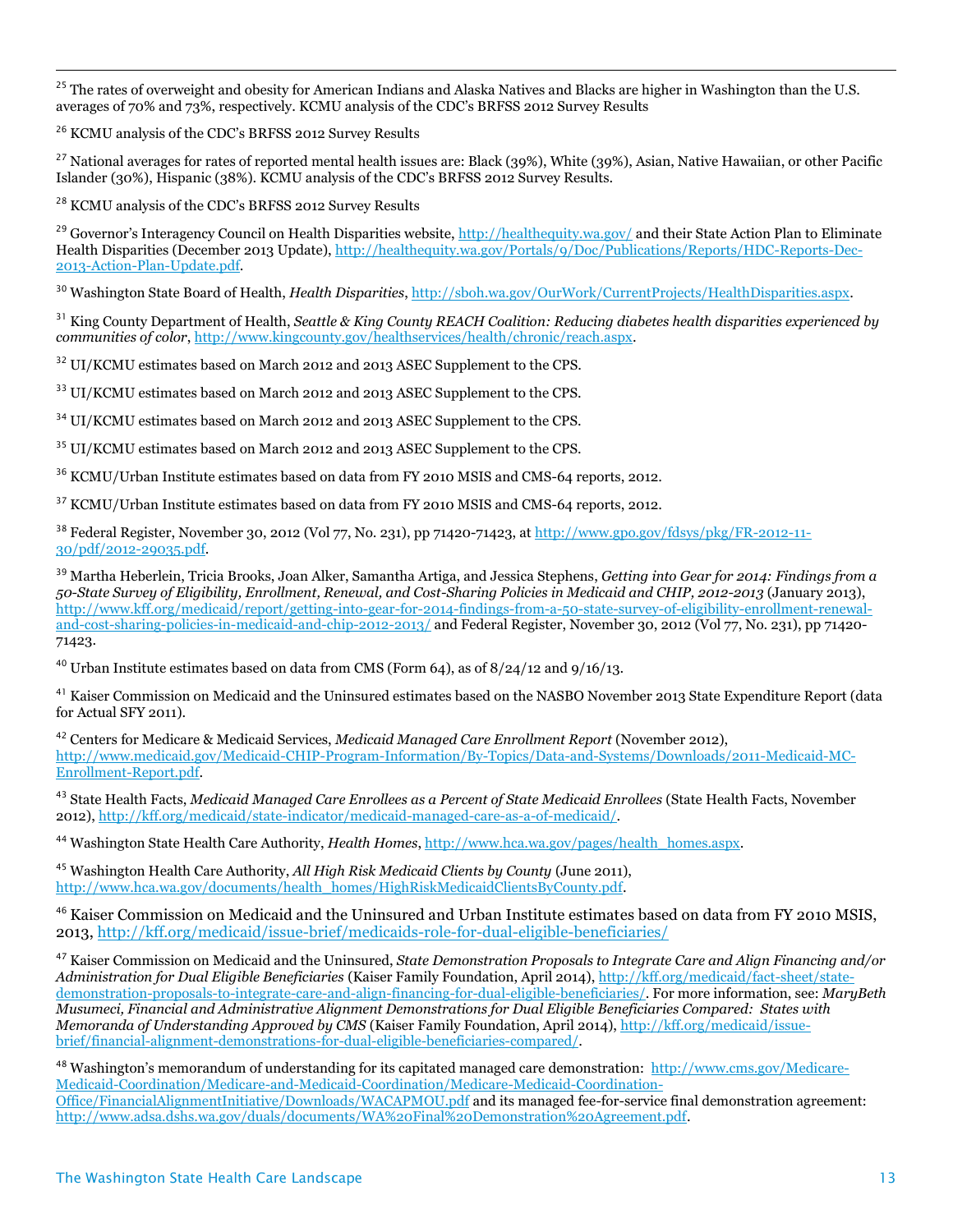<sup>49</sup> MaryBeth Musumeci, *A Guide to the Supreme Court's Affordable Care Act Decision* (Kaiser Family Foundation, June 2012), [http://kff.org/health-reform/issue-brief/a-guide-to-the-supreme-courts-affordable/.](http://kff.org/health-reform/issue-brief/a-guide-to-the-supreme-courts-affordable/)

<sup>50</sup> State Health Facts, *Status of State Action on the Medicaid Expansion Decision, 2014* (March 26, 2014), [http://kff.org/health](http://kff.org/health-reform/state-indicator/state-activity-around-expanding-medicaid-under-the-affordable-care-act/)[reform/state-indicator/state-activity-around-expanding-medicaid-under-the-affordable-care-act/.](http://kff.org/health-reform/state-indicator/state-activity-around-expanding-medicaid-under-the-affordable-care-act/)

<sup>51</sup> KCMU analysis based on 2014 Medicaid eligibility levels and 2012-2013 CPS.

 $\overline{a}$ 

<sup>52</sup> Washington State Legislature, *Basic Health Plan – Health Care Access Act* (1987), [http://apps.leg.wa.gov/rcw/default.aspx?cite=70.47&full=true.](http://apps.leg.wa.gov/rcw/default.aspx?cite=70.47&full=true)

<sup>53</sup> Federal Register, March 12, 2014 (79 FR 14111), pp 14111-14151, at [https://federalregister.gov/a/2014-05299.](https://federalregister.gov/a/2014-05299)

<sup>54</sup> State of Washington Department of Social and Health Services, *Section 1115 Medicaid Waiver Application* (July 7, 2010), see Exhibit 4[, http://www.hca.wa.gov/hcr/documents/waiver/1115WaiverCover7710.pdf.](http://www.hca.wa.gov/hcr/documents/waiver/1115WaiverCover7710.pdf)

<sup>55</sup> Kim Justice, *Cuts on the Rise, Health in Decline* (Washington State Budget & Policy Center, February 2012), [http://budgetandpolicy.org/reports/cuts-on-the-rise-health-in-decline.](http://budgetandpolicy.org/reports/cuts-on-the-rise-health-in-decline) Also see: *Evans* School of Public Affairs, *Implementing Budget Cuts in the Basic Health Plan: A Case Study* (University of Washington), [http://hallway.evans.washington.edu/cases/details/implementing-budget-cuts-basic-health-plan-case-study.](http://hallway.evans.washington.edu/cases/details/implementing-budget-cuts-basic-health-plan-case-study)

<sup>56</sup> DJ Wilson and Amy Snow Landa, "The Basic Health Plan model may live on" (HeraldNet, February 16, 2014), [http://www.heraldnet.com/article/20140216/OPINION03/140219431.](http://www.heraldnet.com/article/20140216/OPINION03/140219431)

<sup>57</sup> Washington maintained its state-funded BHP after approval of the 1115 waiver for some individuals not eligible for Medicaid under the ACA.

<sup>58</sup> Martha Heberlein, et.al., *Getting into Gear for 2014: Findings from a 50-State Survey of Eligibility, Enrollment, Renewal, and Cost-Sharing Policies in Medicaid and CHIP, 2012-2013* (January 2013). For more information, also see: Benjamin Sommers, Emily Arntson, Genevieve Kenney, and Arnold Epstein, "Lessons from Early Medicaid Expansion Under Health Reform: Interviews with Medicaid Officials," *Medicare & Medicaid Research Review* vol. 3, no. 4 (2013), E1-E18, [http://www.cms.gov/mmrr/Downloads/MMRR2013\\_003\\_04\\_a02.pdf.](http://www.cms.gov/mmrr/Downloads/MMRR2013_003_04_a02.pdf) 

<sup>59</sup> Washington Section 1115 "Transitional Bridge" Demonstration Waiver approval letter, [http://www.medicaid.gov/Medicaid-CHIP-](http://www.medicaid.gov/Medicaid-CHIP-Program-Information/By-Topics/Waivers/1115/downloads/wa/wa-transitional-bridge-ca.pdf)[Program-Information/By-Topics/Waivers/1115/downloads/wa/wa-transitional-bridge-ca.pdf.](http://www.medicaid.gov/Medicaid-CHIP-Program-Information/By-Topics/Waivers/1115/downloads/wa/wa-transitional-bridge-ca.pdf)

<sup>60</sup> Washington Health Benefit Exchange, *Coverage Enrollment Report October 1, 2013 – March 31, 2014* (April 23, 2014), [http://wahbexchange.org/files/4513/9821/1124/WAHBE\\_End\\_of\\_Open\\_Enrollment\\_Data\\_Report\\_FINAL.pdf.](http://wahbexchange.org/files/4513/9821/1124/WAHBE_End_of_Open_Enrollment_Data_Report_FINAL.pdf)

<sup>61</sup> Washington State Health Care Authority, *Washington State Doubles its Medicaid Expansion Goal* (April 1, 2014), <http://www.hca.wa.gov/Releases/State%20exceeds%20its%20Medicaid%20enrollment%20target%20-%20graphic.pdf> and Washington Health Care Authority, "Washington State's Apple Health (Medicaid) program reaches enrollment goals – three years early" (April 1, 2014), http://www.hca.wa.gov/Releases/Apple%20Health%20smashes%20enrollment%20target.pdf.

<sup>62</sup> Washington Health Benefit Exchange, *Coverage Enrollment Report October 1, 2013 – March 31, 2014.*

<sup>63</sup> KCMU analysis based on CMS, *State Medicaid and CHIP Income Eligibility Standards Effective January 1, 2014* (October 24, 2013).

<sup>64</sup> State Health Facts. "State Decisions for Creating Health Insurance Marketplaces" (Kaiser Family Foundation, May 28, 2013), [http://www.kff.org/health-reform/state-indicator/health-insurance-exchanges/.](http://www.kff.org/health-reform/state-indicator/health-insurance-exchanges/)

<sup>65</sup> Washington State Legislature, *Senate Bill 5445* (May 2011), [http://apps.leg.wa.gov/billinfo/summary.aspx?bill=5445&year=2011.](http://apps.leg.wa.gov/billinfo/summary.aspx?bill=5445&year=2011) 

<sup>66</sup> Kaiser Family Foundation, *State Marketplace Profiles: Washington* (October 2013), [http://kff.org/health-reform/state-profile/state](http://kff.org/health-reform/state-profile/state-exchange-profiles-washington/)[exchange-profiles-washington/.](http://kff.org/health-reform/state-profile/state-exchange-profiles-washington/)

<sup>67</sup> State Health Facts, Total Health Insurance Exchange Grants (Kaiser Family Foundation, January 2014), [http://kff.org/health](http://kff.org/health-reform/state-indicator/total-exchange-grants/)[reform/state-indicator/total-exchange-grants/.](http://kff.org/health-reform/state-indicator/total-exchange-grants/) 

<sup>68</sup> Washington Health Benefit Exchange, *Guidance for Participation in the Washington Health Benefit Exchange* (February 2013), [http://wahbexchange.org/wp-content/uploads/HBE\\_Guidance\\_for\\_Participation11.pdf.](http://wahbexchange.org/wp-content/uploads/HBE_Guidance_for_Participation11.pdf)

<sup>69</sup> Consumer Assessment of Healthcare Providers and Systems (CAHPS) data was used for enrollee satisfaction and Healthcare Effectiveness Data and Information Set (HEDIS) data was used for provider reimbursement and promotion of primary care, [http://www.wahbexchange.org/exchange-board/policy-issues/consumer-rating-system/.](http://www.wahbexchange.org/exchange-board/policy-issues/consumer-rating-system/)

<sup>70</sup> Washington Healthplanfinder, *Health Insurance Companies and Plan Rates for 2014* (September 2013),

[http://www.wahbexchange.org/files/6413/8022/9697/Health\\_Insurance\\_Companies\\_and\\_Plan\\_Rates\\_2014\\_9.26.13.pdf](http://www.wahbexchange.org/files/6413/8022/9697/Health_Insurance_Companies_and_Plan_Rates_2014_9.26.13.pdf) and State Health Facts, *State Marketplace Profiles: Washington* (Kaiser Family Foundation, October 2013)[, http://kff.org/health-reform/state](http://kff.org/health-reform/state-profile/state-exchange-profiles-washington/)[profile/state-exchange-profiles-washington/.](http://kff.org/health-reform/state-profile/state-exchange-profiles-washington/)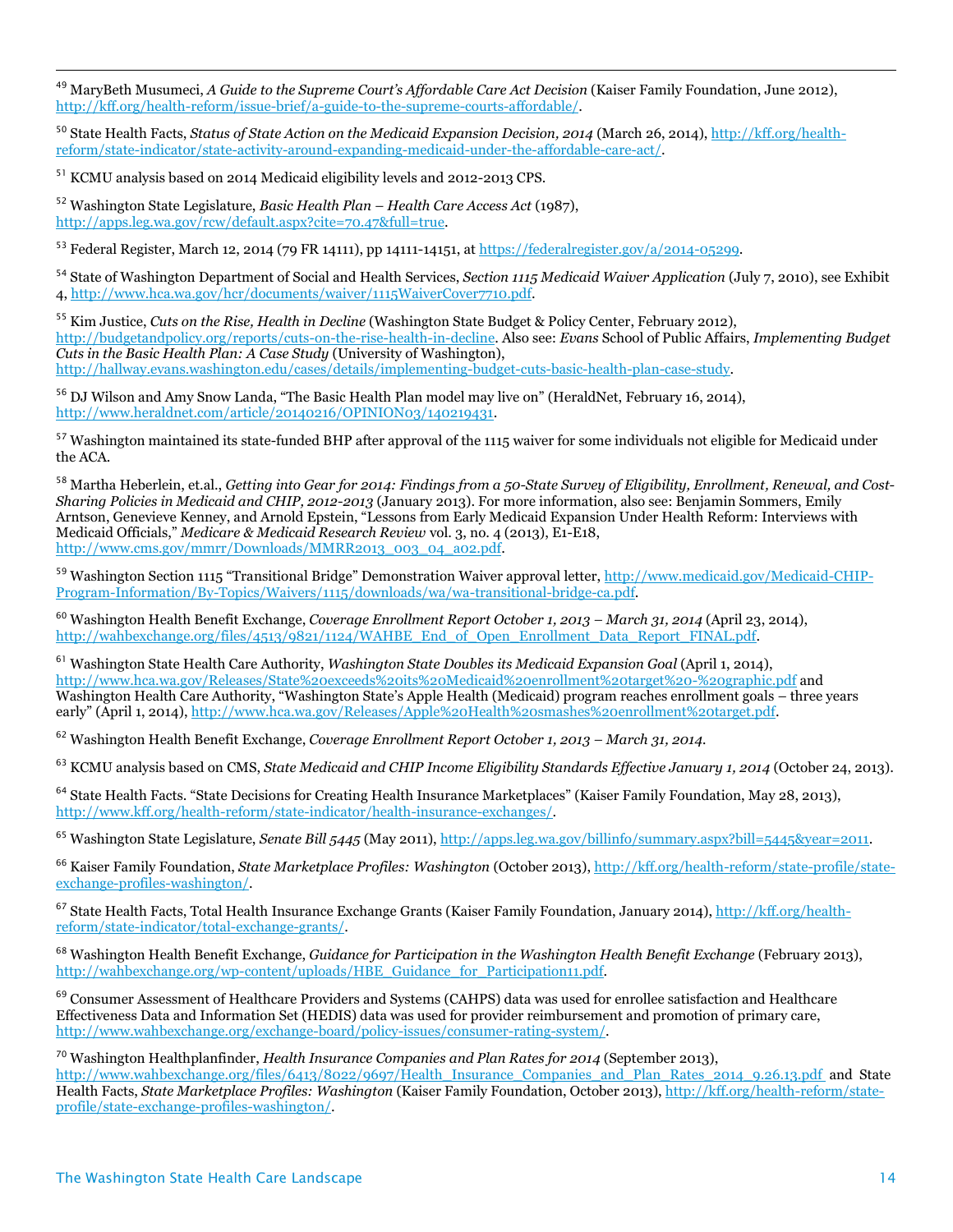<sup>71</sup> This is the monthly premium for a single, 40-year-old at 250% FPL. With premium tax credits, the monthly premium drops to \$193. To see how Washington compares to other states, see: State Health Facts, " 2014 Monthly Premiums for a Single 40-Year-Old at 250 Percent of Poverty in a Major City in Each State" (Kaiser Family Foundation), [http://kff.org/other/state-indicator/2014-monthly](http://kff.org/other/state-indicator/2014-monthly-premiums-for-a-single-40-year-old-at-250-percent-of-poverty-in-a-major-city-in-each-state/)[premiums-for-a-single-40-year-old-at-250-percent-of-poverty-in-a-major-city-in-each-state/.](http://kff.org/other/state-indicator/2014-monthly-premiums-for-a-single-40-year-old-at-250-percent-of-poverty-in-a-major-city-in-each-state/)

<sup>72</sup> State Health Facts, *Consumer Assistance Program Grants under the Affordable Care Act, as of FY 2012* (Kaiser Family Foundation, September 2012)[, http://kff.org/health-reform/state-indicator/consumer-assistance-program-grants/.](http://kff.org/health-reform/state-indicator/consumer-assistance-program-grants/)

<sup>73</sup> Washington Health Benefit Exchange, "Washington Health Benefit Exchange Selects Organizations for In-Person Customer Support Program" (June 2013), [http://www.wahbexchange.org/news-resources/press-room/press-releases/washington-health-benefit](http://www.wahbexchange.org/news-resources/press-room/press-releases/washington-health-benefit-exchange-selects-organizations)[exchange-selects-organizations.](http://www.wahbexchange.org/news-resources/press-room/press-releases/washington-health-benefit-exchange-selects-organizations)

<sup>74</sup> Washington Health Benefit Exchange, "Washington Healthplanfinder Opens Customer Support Program for New Health Plan Options" (September 2013), [http://www.wahbexchange.org/news-resources/press-room/press-releases/customer-support-program/.](http://www.wahbexchange.org/news-resources/press-room/press-releases/customer-support-program/)

<sup>75</sup> Washington Healthplanfinder, "One Month Behind Us: 50,000 Enrolled and Counting" Vol. 1, Issue 10 (October 2013), [http://createsend.com/t/r-DBB9D11932E454B82540EF23F30FEDED#toc\\_item\\_4](http://createsend.com/t/r-DBB9D11932E454B82540EF23F30FEDED#toc_item_4) and Washington Health Benefit Exchange, "Washington Healthplanfinder Selects Outreach Partners, Ramps up Advertising Efforts" (October 2013), [http://wahbexchange.org/news-resources/press-room/outreach-partners-release.](http://wahbexchange.org/news-resources/press-room/outreach-partners-release)

<sup>76</sup> Seattle Business, "Washington Healthplanfinder Trains Brokers to Help Consumers Select New Health Coverage Options" (September 19, 2013)[, http://www.seattlebusinessmag.com/blog/washington-healthplanfinder-trains-brokers-help-consumers-select](http://www.seattlebusinessmag.com/blog/washington-healthplanfinder-trains-brokers-help-consumers-select-new-health-coverage-options)[new-health-coverage-options.](http://www.seattlebusinessmag.com/blog/washington-healthplanfinder-trains-brokers-help-consumers-select-new-health-coverage-options)

<sup>77</sup> Washington Health Benefit Exchange, "Washington Healthplanfinder Expands Ad Campaign to Educate Consumers about New Way to Find Health Insurance" (September 2013), [http://www.wahbexchange.org/news-resources/press-room/press-releases/adcampaign.](http://www.wahbexchange.org/news-resources/press-room/press-releases/adcampaign)

<sup>78</sup> Washington Health Benefit Exchange, "Countdown to Coverage Webinar Series", [http://www.wahbexchange.org/news](http://www.wahbexchange.org/news-resources/webinar-series/)[resources/webinar-series/.](http://www.wahbexchange.org/news-resources/webinar-series/)

<sup>79</sup> Washington Health Benefit Exchange, "Washington Healthplanfinder Selects Outreach Partners, Ramps up Advertising Efforts" (October 2013)[, http://wahbexchange.org/news-resources/press-room/outreach-partners-release.](http://wahbexchange.org/news-resources/press-room/outreach-partners-release)

<sup>80</sup> Washington Health Benefit Exchange, "Washington Healthplanfinder Mobile Enrollment Tour Kicks Off in Spokane" (October 2013), [http://www.wahbexchange.org/news-resources/press-room/press-releases/wa-healthplanfinder-mobile-enrollment-tour.](http://www.wahbexchange.org/news-resources/press-room/press-releases/wa-healthplanfinder-mobile-enrollment-tour)

<sup>81</sup> Washington Health Benefit Exchange, "Washington Health Benefit Exchange Selects Faneuil, Inc. to Operate Call Center in Spokane, WA" (September 2013), [http://www.wahbexchange.org/news-resources/press-room/press-releases/washington-health-benefit](http://www.wahbexchange.org/news-resources/press-room/press-releases/washington-health-benefit-exchange-selects-faneuil-inc-opera/)[exchange-selects-faneuil-inc-opera/.](http://www.wahbexchange.org/news-resources/press-room/press-releases/washington-health-benefit-exchange-selects-faneuil-inc-opera/)

<sup>82</sup> Office of the Assistant Secretary for Planning and Evaluation (ASPE), Department of Health and Human Services (HHS), *Health Insurance Marketplace: Summary Enrollment Report for the Initial Annual Open Enrollment Period (May 1, 2014),* [http://aspe.hhs.gov/health/reports/2014/MarketPlaceEnrollment/Apr2014/ib\\_2014Apr\\_enrollment.pdf.](http://aspe.hhs.gov/health/reports/2014/MarketPlaceEnrollment/Apr2014/ib_2014Apr_enrollment.pdf)

<sup>83</sup> State Health Facts, *Marketplace Enrollment as a Share of the Potential Marketplace Population* (April 19, 2014), [http://kff.org/health-reform/state-indicator/marketplace-enrollment-as-a-share-of-the-potential-marketplace-population/.](http://kff.org/health-reform/state-indicator/marketplace-enrollment-as-a-share-of-the-potential-marketplace-population/)

<sup>84</sup> Centers for Medicare & Medicaid Services (CMS), *State Innovation Model Initiative: Model Pre-Testing Awards*, [http://innovation.cms.gov/initiatives/State-Innovations-Model-Pre-Testing/index.html.](http://innovation.cms.gov/initiatives/State-Innovations-Model-Pre-Testing/index.html) 

<sup>85</sup> Washington Health Care Authority, *Washington State Health Care Innovation Plan* (December 2013), [http://www.hca.wa.gov/shcip/Documents/SHCIP\\_InnovationPlan\\_121913.pdf.](http://www.hca.wa.gov/shcip/Documents/SHCIP_InnovationPlan_121913.pdf)

<sup>86</sup> Washington State Legislature, HB 2572, (May 30, 2014)[, http://apps.leg.wa.gov/billinfo/summary.aspx?bill=2572.](http://apps.leg.wa.gov/billinfo/summary.aspx?bill=2572) 

<sup>87</sup> HRSA, Washington: Health Center Outreach and Enrollment Assistance, [http://www.hrsa.gov/about/news/2013tables/outreachandenrollment/wa.html.](http://www.hrsa.gov/about/news/2013tables/outreachandenrollment/wa.html) 

88 HRSA, Washington: Health Center Outreach and Enrollment Assistance. Percent on Medicaid is from 2011 and is available at: National Association of Community Health Centers, *Washington Health Center Fact Sheet*, [http://www.nachc.com/client/documents/research/WA12.pdf.](http://www.nachc.com/client/documents/research/WA12.pdf)

<sup>89</sup> National Association of Community Health Centers, *Washington Health Center Fact Sheet.*

<sup>90</sup> For additional information about FQHCs in Washington compared to the rest of the U.S., see: Peter Shin, Jessica Sharac, and Sara Rosenbaum, *The Potential Impact of the Affordable Care Act on Uninsured Community Health Center Patients: A Nationwide and State-by-State Analysis* (George Washington University School of Public Health and Health Services, October 16, 2013), [http://sphhs.gwu.edu/sites/default/files/GG%20uninsured%20impact%20brief.pdf.](http://sphhs.gwu.edu/sites/default/files/GG%20uninsured%20impact%20brief.pdf) 

<sup>91</sup> HRSA, Washington: Health Center Outreach and Enrollment Assistance.

 $\overline{a}$